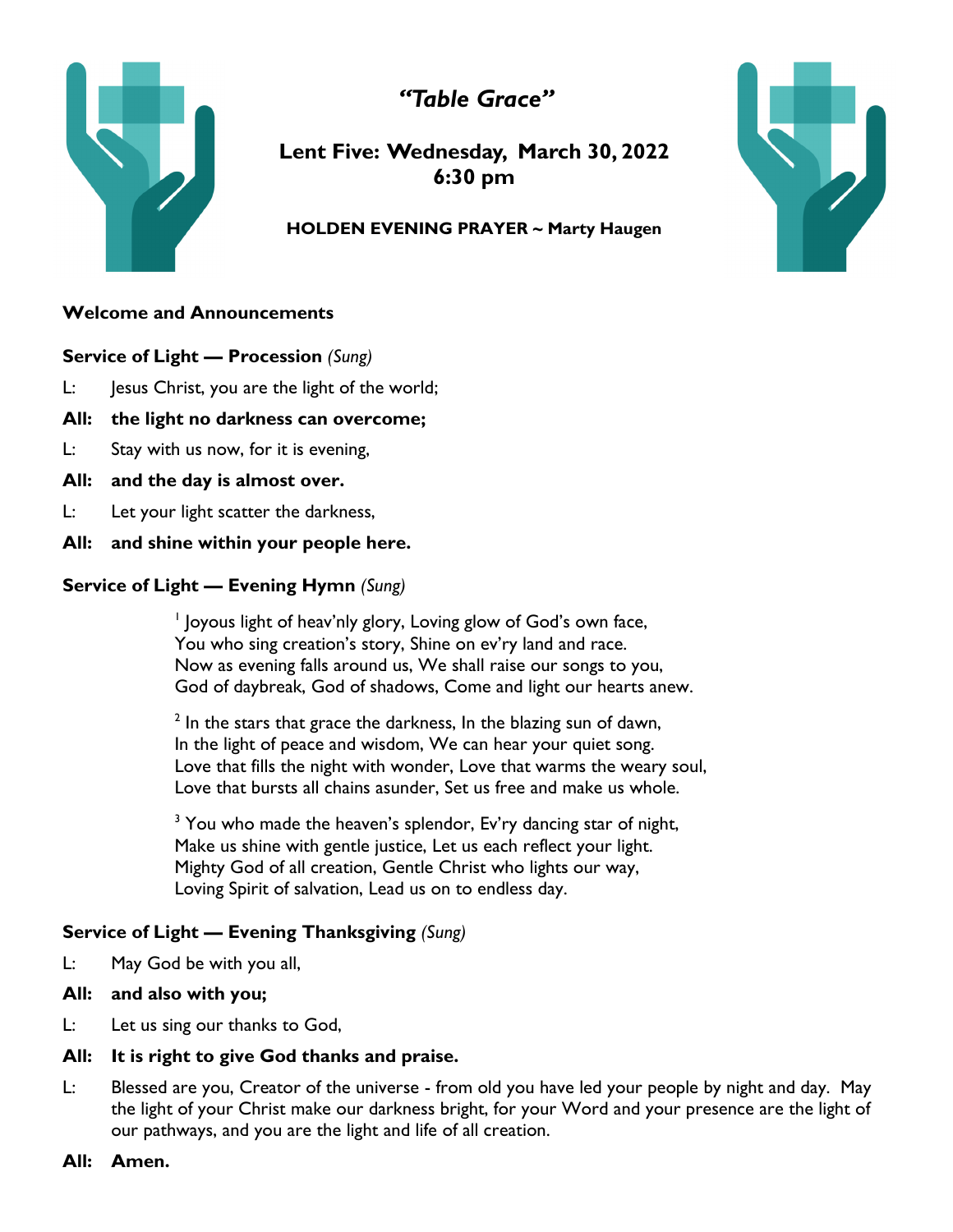# **Psalmody, Readings and Canticles — Psalm 141** *(Sung)*

# **All: Let my prayer rise up like incense before you, the lifting up of my hands as an offering to you.**

# **Group 1:**

O God, I call to you, come to me now; O hear my voice when I cry to you.

Let my prayer rise up like incense before you, The lifting up of my hands as an offering to you.

Keep watch within me, God; deep in my heart may the light of your love be burning bright.

Let my prayer rise up like incense before you, The lifting up of my hands as an offering to you.

All praise to the God of all – Creator of life; All praise be to Christ and the Spirit of love.

Let my prayer rise up like incense before you, The lifting up of my hands as an offering to you.

# **Group 2 (begins a phrase behind Group 1):**

O God, I call to you, come to me now; O hear my voice when I cry to you.

Let my prayer rise up like incense before you, The lifting up of my hands as an offering to you.

Keep watch within me, God; deep in my heart may the light of your love be burning bright.

Let my prayer rise up like incense before you, The lifting up of my hands as an offering to you.

All praise to the God of all – Creator of life; All praise be to Christ and the Spirit of love.

Let my prayer rise up like incense before you, The lifting up of my hands as an offering to you.

# *(Spoken)*

L: May our prayers come before you, O God, as incense, and may your presence surround and fill us, so that in union with all creation, we might sing your praise and your love in our lives.

## **All: Amen.**

# **The Readings: Psalm 23:5**

You prepare a table before me in the presence of my enemies; you anoint my head with oil, my cup overflows.

#### **John 12:1-8**

 $1$  Six days before the Passover Jesus came to Bethany, the home of Lazarus, whom he had raised from the dead. <sup>2</sup> There they gave a dinner for him. Martha served, and Lazarus was one of those at the table with him. <sup>3</sup> Mary took a pound of costly perfume made of pure nard, anointed Jesus' feet, and wiped them with her hair. The house was filled with the fragrance of the perfume. <sup>4</sup> But Judas Iscariot, one of his disciples (the one who was about to betray him), said, <sup>5</sup> "Why was this perfume not sold for three hundred denarii and the money given to the poor?" <sup>6</sup> (He said this not because he cared about the poor, but because he was a thief; he kept the common purse and used to steal what was put into it.) <sup>7</sup> Jesus said, "Leave her alone. She bought it so that she might keep it for the day of my burial. <sup>8</sup> You always have the poor with you, but you do not always have me."

# **John 13:21-30**

 $21$  After saying this Jesus was troubled in spirit, and declared, "Very truly, I tell you, one of you will betray me."  $^{22}$  The disciples looked at one another, uncertain of whom he was speaking.  $^{23}$  One of his disciples the one whom Jesus loved—was reclining next to him;  $^{24}$  Simon Peter therefore motioned to him to ask Jesus of whom he was speaking. <sup>25</sup> So while reclining next to Jesus, he asked him, "Lord, who is it?" <sup>26</sup> Jesus answered, "It is the one to whom I give this piece of bread when I have dipped it in the dish." So when he had dipped the piece of bread, he gave it to Judas son of Simon Iscariot. <sup>27</sup> After he received the piece of bread, Satan entered into him. Jesus said to him, "Do quickly what you are going to do."  $^{28}$  Now no one at the table knew why he said this to him.  $^{29}$  Some thought that, because Judas had the common purse, Jesus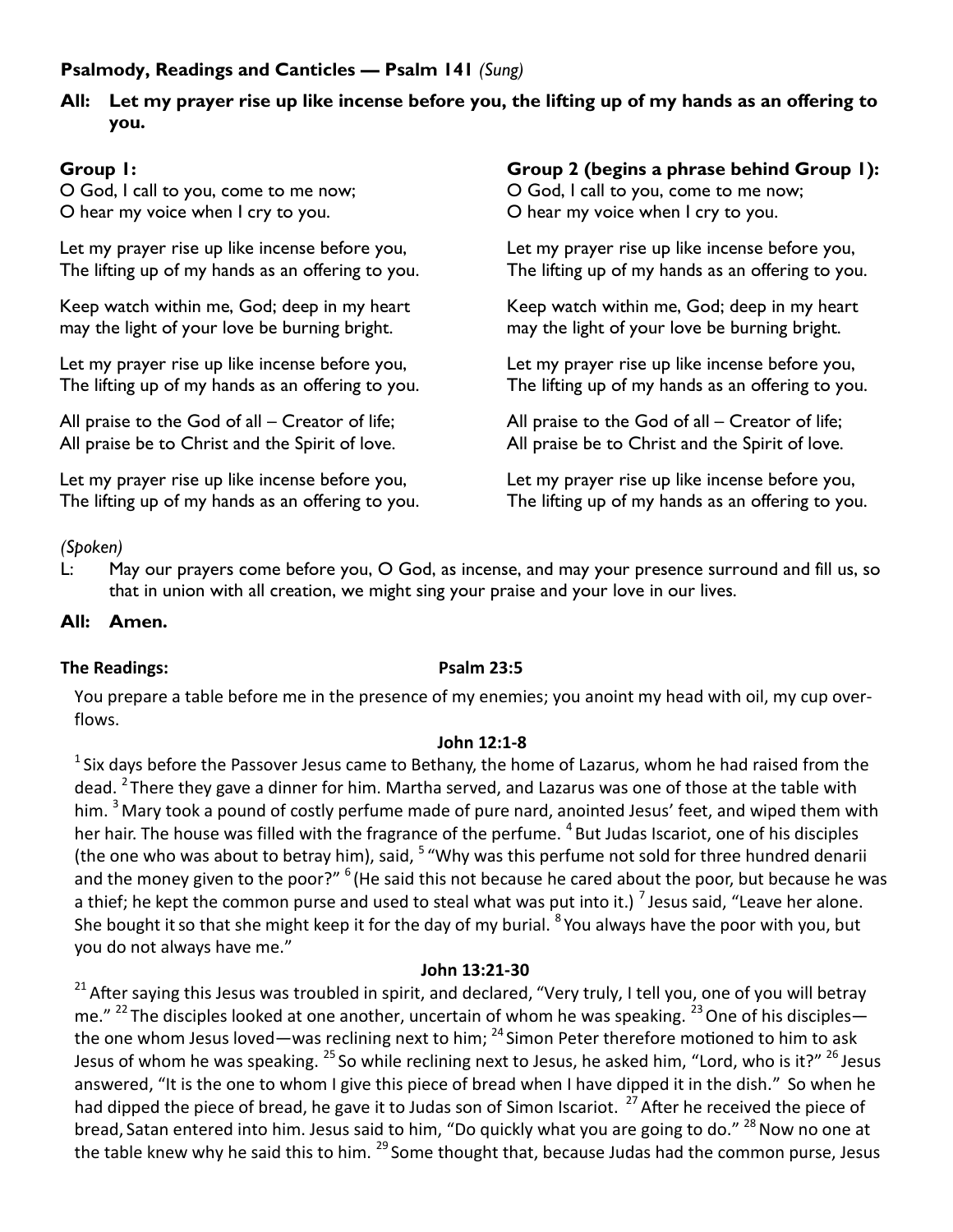was telling him, "Buy what we need for the festival"; or, that he should give something to the poor. <sup>30</sup> So, after receiving the piece of bread, he immediately went out. And it was night.

### **Meditation Pastor Karna Moskalik**

### **Offering**

 *Give by check, text (833-970-0714), online or mobile app — See DONATE on website: www.oslcstillwater.org*

- L: The Light shines in the darkness
- **All: and the darkness has not overcome it.**

**Litany and Prayers** (*Hum while Leader prays, then respond.)*

### **All: Hmmm. God of mercy, hold us in love.**

*Repeat until Leader sings:*

L: Help us, comfort us, all of our days:

# **All: Keep us, hold us, gracious God.**

*(Spoken)*

- L: Great and merciful god, Source and Ground of all goodness and life, give to your people the peace that passes all understanding, and the will to live your Gospel of mercy and justice, through Jesus Christ our Lord.
- **All: Amen.**

# **Words of Institution**

- L: God, remember us in your love, and teach us to pray:
- **All: Our Father in heaven, hallowed be your name. Your Kingdom come: your will be done on earth as in heaven. Give us today our daily bread. Forgive us our sins as we forgive those who sin against us. Save us from the time of trial, and deliver us from evil. For the Kingdom, the power, and the glory are yours, now and forever. Amen.**

# **Communion Distribution**

#### **Final Blessing** *(Sung)*

- L: Let us bless our God:
- **All: praise and thanks to you.**
- L: May God, Creator bless us and keep us, may Christ be ever light for our lives, may the Spirit of Love be our guide and path, for all of our days.

#### **All: Amen.**

# *(Spoken)*

- L: Go in Peace. Serve the Lord.
- **C: Thanks be to God!**